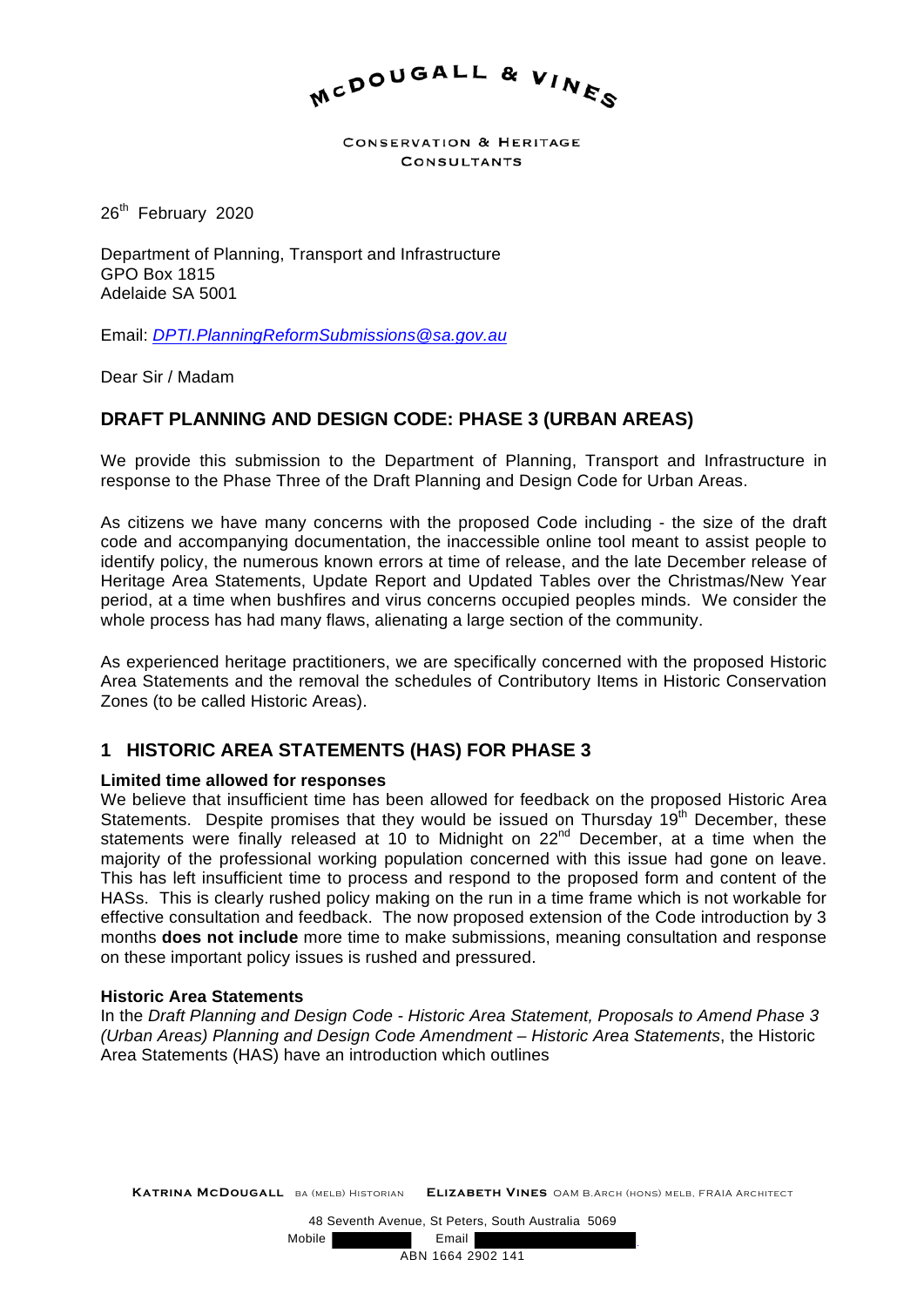*"In the new planning system all historic conservation zones (over 140 are currently in development plans) and the like, plus the 11,810 contributory items, will transition into the new Planning and Design Code under a new Historic Area Overlay."* …..

*"Historic area statements are proposed to be introduced into the Code to help clearly identify and articulate the key elements of historic importance in a particular area.*"

Generic guidelines for Historic Areas Overlays have been prepared and in the draft Code for Phase 3, example Historic Area Statements have been prepared. These provide a prototype and template for these statements across South Australia within the new Code.

As for the Phase 2 statements, previously commented upon by us at the end of November 2019, these draft statements for each Historic Area **are extremely deficient in detail** and of very little use as a planning tool.

We are concerned for the following reasons:

• **The generic introduction to each Historic Area makes no reference to the specific area being described,** so that no context is set for the historic background, development pattern or heritage values of the particular Historic Area. This information is readily available in the heritage surveys undertaken (and in some of the existing Development Plan provisions) for Local Government Areas, and available on the internet. It is clear that no reference has been made to these documents, which were prepared using considerable financial resources (state and local government funding) and which served the basis for local councils to prepare their heritage provisions in existing Development Plans.

The proposed Historic Area Statements for each overlay are not sufficient in their current proposed form. They are generic, minimal statements, which are generally inaccurate, incomplete and of no assistance to local government planners in the development assessment process. The fact that DPTI/ government has stated the following is of no comfort:

"*The new system … allows for a range of new tools which we don't currently have, for*  example, the requirement for a heritage assessment to be provided, and consideration of *streetscape/contextual analysis and optional design review for replacement dwellings where demolition is assessed to be appropriate".* 

This requirement adds additional costs and uncertainty for any applicant – who will do this, what will it cost, and what consistency of advice can be given by different consultants? And clearly applicants will pay for the advice they want and need to assist with their DA process, not submit objective clear heritage advice. The lack of inclusion of this essential (and available) information in the Historic Statements will create an uncertain and confusing planning framework, fraught with interpretational inconsistencies and additional conflict and costs.

• **The maps provided are too basic and without essential detail** including street layouts/subdivision patterns, already listed local and state heritage places and other available and important information. There is inconsistency in mapping style of the proposed Historic Areas and no keys provided to interpret the maps (eg 5 colours with no key to indicate what the colours mean). The current Development Plan mapping systems are more consistent and clearer and should and could be adapted and used to replace the minimal, inadequate new mapping provided.

• **The function of the table** in the Historic Area Statements is not immediately obvious and possibly more confusing than helpful. This needs to be clarified for it to make sense. The Information provided in the tables is inconsistent across the Historic Areas, inadequate and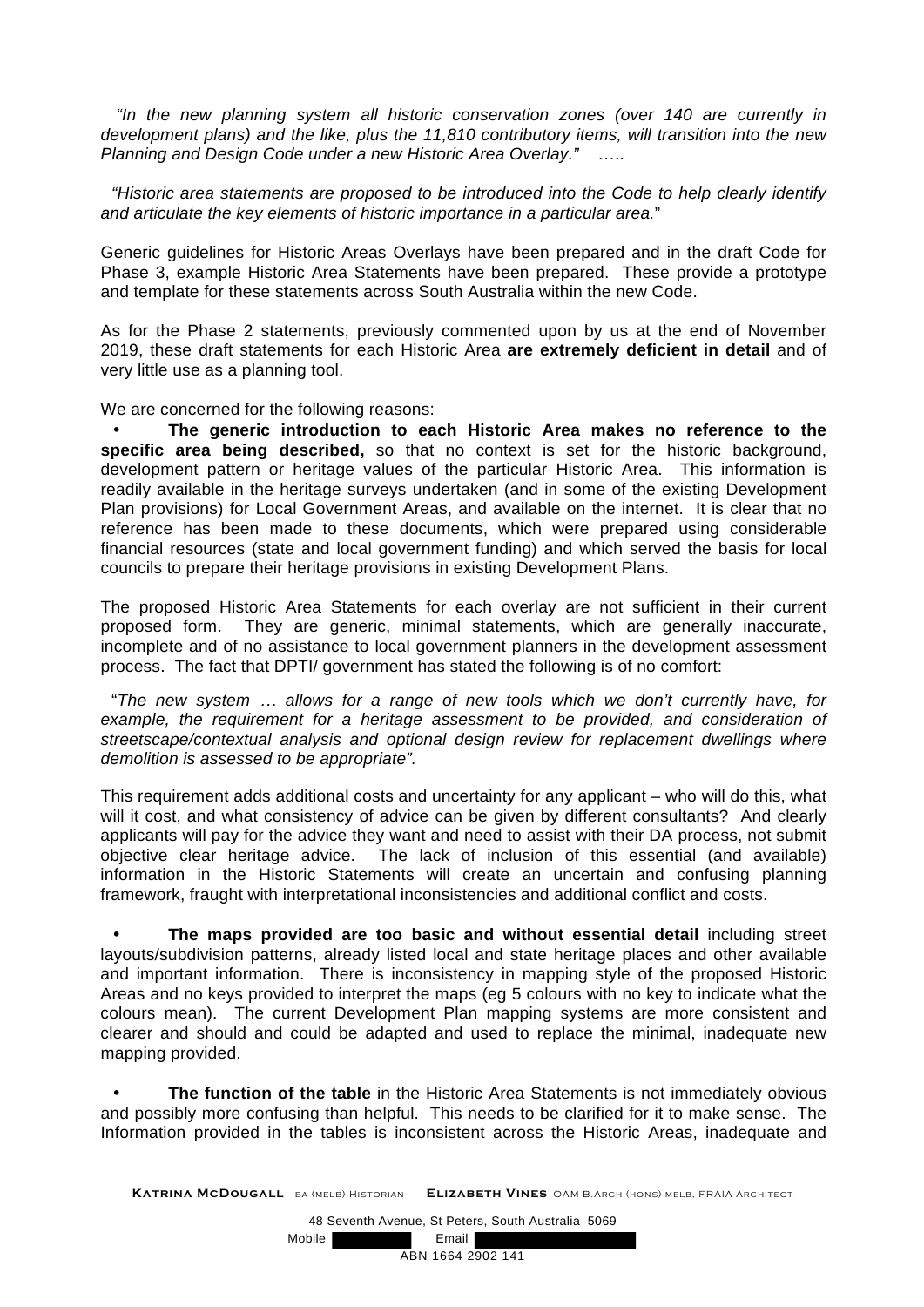would provide no basis against which to measure development applications. Some of the information comes from existing Development Plan provisions, but is selective and *ad hoc*. These tables, as proposed, **do not** "*identify and articulate the key elements of historic importance in a particular area*" as claimed by the Planning Commission.

In summary, the Historic Statements in their current forms would **provide no assistance for the development assessment process.** The information provided is totally inadequate and does not provide sufficient detail to assist with assessing the relative merits of any proposed development. No development objectives or local policies are included resulting in very minimal and vague guidance for new development. This will leave local government planners with little "teeth" to prevent demolition and/or require good quality design within an Historic Area. In their current form, development may be approved which would destroy the historic values of a Historic Area Overlay, and the significant qualities of the sense of place of each will be irrevocably lost.

## **Specific Examples for the Urban Areas**

## Strathalbyn

On careful consideration it is clear that the attributes table for Strathalbyn is entirely inadequate. For example, under eras and themes Strathalbyn is described as an 1860s settlement. In fact, a great deal of Strathalbyn is not that period and comprises later areas of development which also have historic values. There is a detailed heritage survey of the town which clearly outlines this historic environment, and it appears that this information has not been referred to in the preparation of the Historic Statement for Strathalbyn. *[see Heritage Survey of the Township of Strathalbyn, Volumes One & Two,* 2003]

## **Middleton**

In the proposed planning scheme a very small Historic Area overlay is proposed (it should be noted that a larger area was recommended in the 2012 Heritage Review not allowed by Planning SA.) The area described is the Mill precinct which has a three storey structure and two residences. However the table says that the important attribute of Middleton is "single storey dwellings". This would imply that the State Heritage Registered Mill building, a major historic building and the visual focus of the Historic Area has no relevance in the physical environment of the Historic Area. It can only be assumed that no reference was made to the very detailed *Heritage Review of the South Coast Towns for Alexandrina Council, 2012.* 

## **The Avenues, NPSP**

In the case of the Historic Area Statement for the Avenues, only very limited sections of the existing Development Plan provisions have been carried across. What is lacking is all of the carefully considered detailed policies which guide new development in the existing Development Plan. In their place is a very general (and deficient) statement of what exists. The extremely general and almost generic information will not provide planners with any helpful guidance about how to manage development and undertake assessments appropriate to the Avenues Historic Area.

A disturbing anomaly is that the Historic Area Statement notes that building height is predominantly single storey in the Historic Area, yet building height limits set elsewhere in the new Code say 2 storeys is permissible. In the current HCZ provisions, a second storey is allowed in The Avenues if it is well set back and concealed in the roof space. This fine grained approach to heritage planning has now been removed across the whole of NorwoodPaynehamStPeters. We consider an extremely retrograde step and which will result in the degradation of the careful managed historic environment of the Council area.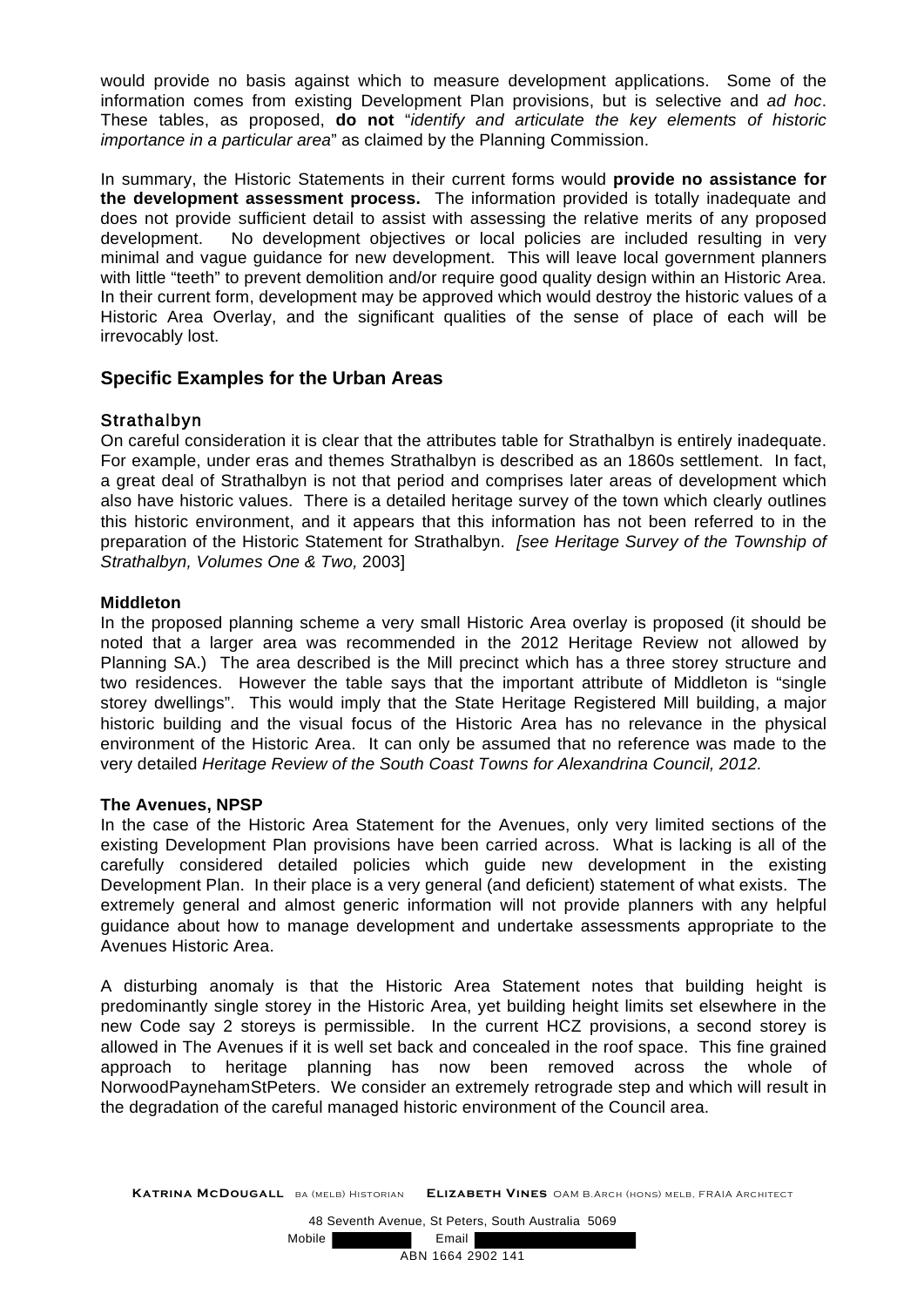In addition, we would also like to point out one of a number of specific errors of transition of existing controls in the NPSP case. Land division controls for the residential character zone in Norwood Payneham and St Peters have been removed. This is of particular concern for Ninth Avenue, Seventh Ave, (between Stephen Terrace and Harrow Road), and Seventh Avenue, Joslin. We request confirmation that these controls will be reinserted in the code.

**[Please respond to this specific request as previously requested in our earlier feedback.]** 

## **2 REMOVAL OF SCHEDULES OF CONTRIBUTORY ITEMS**

We continue to be very concerned on the matter of the removal of schedules of Contributory Items from the information included on Historic Areas (which were formerly Historic Conservation Zones). We therefore reiterate the information we provided in our previous submission related to Phase 2 (Rural Areas).

Since 2001, many councils have undertaken Heritage DPAs, seeking and ultimately obtaining approval for the inclusion of Local Heritage Places, Historic Conservation Zones with Contributory Items, based on the State Government's recommended model policy for the retention of these buildings within conservation areas. Sign-off on various Councils' listing and mapping of Contributory Items has been authorised by successive Planning Ministers in accordance with the Governments *Heritage Planning Bulletin (*2001) and the Planning Department's *South Australian Planning Policy Library*. Many historic suburbs within our city are among the most desirable places to live in Adelaide, evidenced by high property values and significant investment in renovations and extensions to these buildings. The property owners that live in these suburbs value the historic conservation rules that have preserved these heritage conservation outcomes.

DPTI documents state that no contributory items have been scheduled since 2012. This is not because there was not the desire by Local Councils, but because **this process was refused by Planning SA. Local Government Councils and their communities value the clarity and certainty that such a schedule provides.** We believe that the opinions expressed in the many submissions, petitions and public meetings which have been held during the lead up to the Phases 2 and 3 reinforce this.

We note that the draft Code proposes to remove the schedules and maps of the current contributory items and weaken associated policy controls. This will profoundly affect the Phase 3 Historic Areas and will negate the significant investment made in Historic (Conservation) Zones by those Councils who currently use these policy provisions. The State Planning Commission's judgement that the listing process for Contributory Items has lacked rigour is misinformed. Councils concerned have all prepared Heritage Plan Amendment Reports generally with a high standard of rigour. It is agreed that some vary in standard and detail, but this does not justify the proposed action to remove the Contributory Item category and remove an important part of the planning system that has provided protection and conservation of valued places within historic areas. Rather, a proactive role of Planning SA could have been to ensure consistency of how these schedules were prepared but is against the wishes of the Property Sector who have specifically requested the removal of these schedules - to assist with lessening protection and making demolition and therefore new development easier.

The Commission has argued that the removal of Contributory Items will provide property owners and developers with greater certainty. This is considered a false assumption. The current schedule of places provides certainty as to which places are recommended for retention. This schedule is proposed to be replaced with poorly worded, unclear policies with an *ad hoc*, costly and delayed assessment process which will lead to poor development outcomes.

Mobile **Email**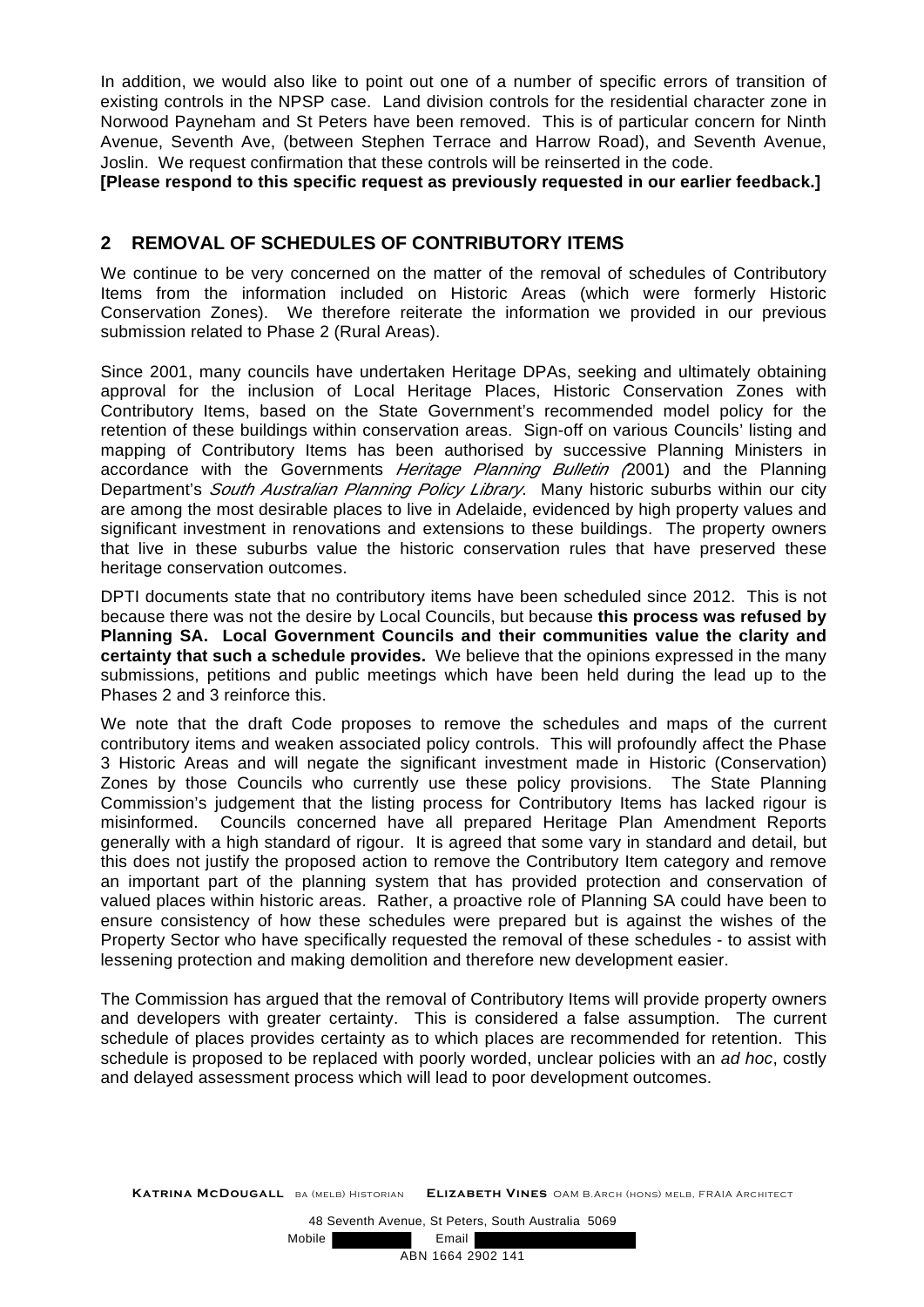In order to retain the identified and documented consistent historic environment in Historic Areas, we believe that existing Contributory Items schedules should be retained as part of Historic area statements and appropriate legislative criteria for the listing of new Contributory Items should be developed as part of the new planning system. This would underpin their previously recognised importance in the current planning system.

We believe Contributory Items could be retained and transitioned over to the *Planning and Design Code* in a clearly identified database (e.g. spatially identified on a map showing the newly termed Historic Areas boundaries or by address) and the existing demolition protections under the current system be transitioned across to the new planning system.

It should be noted that the term "contributory items" is used both in NSW and Victorian Planning systems, with councils having the ability to refer to these schedules in the development assessment process (eg the Woollahra (NSW) Development Control Plan, lists and maps CIs as does the City of Yarra (Vic) planning scheme). Neither requires legislative definitions for them to be effective in their intent – ie the protection of places with heritage character. In NSW the validity of a Contributory Item as an essential component of the historic character of a Conservation Area was proven in the Court Decision Helou v Strathfield Municipal Council [2006] <sup>1</sup>and confirmed as follows:

*Planning Principle 43. Most Local Environmental Plans include a heritage provision that requires a proposal's impact on the heritage significance of an item or conservation area to be assessed. This planning principle applies only to contributory items in a conservation area, not to listed heritage items.* 

*Planning Principle 44 A contributory item in a conservation area is a building that is not individually listed as a heritage item, but by virtue of age, scale, materials, details, design style or intactness is consistent with the conservation area, and therefore reinforces its heritage significance.* 

The Planning Commission has refused to respond to any alternative position – and keeps to its position that "In the new planning system, Contributory Items will no longer exist. This is because there is no legislative criteria for them"

Source - *Community Guide To Heritage & Character In The New Planning* System May 2019 https://www.saplanningportal.sa.gov.au/\_\_data/assets/pdf\_file/0006/545748/Community\_guide\_to\_he ritage and character in the new planning system.pdf

Alternative community and local government submissions have been ignored. Public meetings, and previous submissions have been ignored, with a planning expert being brought to South Australia at community expense to explain the NSW process (at the Norwood September public meeting attended by 550 people). No notice has been taken of any alternative and constructive proposals which provide clarity and certainty.

## **3 EXPERT PANEL REPORT AND ALTERNATIVE LEGAL OPINION**

 $\overline{a}$ 

The Planning Minister's "independent review of heritage and character policies" (released late December) was by the original expert panel (how is this independent??) who reviewed their own advice on Contributory Items but stated they were "not in a position to review policies..(only policy framework), …because of limited … time constraints, and … no opportunity to consult" (page 6 of report). In other words, the Panel had ruled that CIs were not statutory, but now

<sup>1</sup> https://www.caselaw.nsw.gov.au/decision/549f84273004262463abec2e Helou v Strathfield Municipal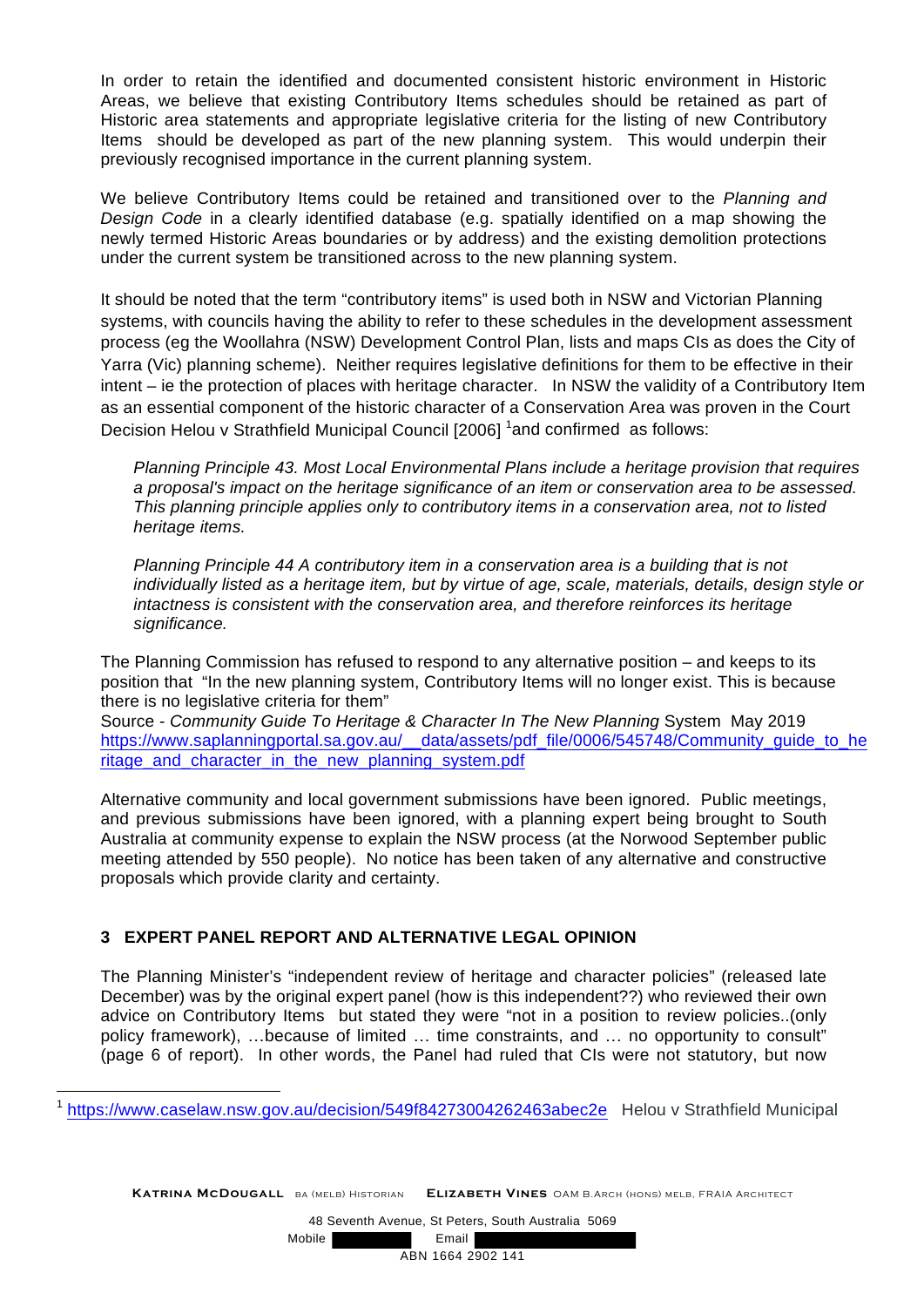provides ambiguity rather than certainty on this issue. The Panel also say they have had no ability to rule on policy, because of insufficient time and no consultation.

**An alternative legal opinion** has been provided by the Norwood Payneham St Peters Council which validates the provision of schedules of Contributory Items (without the need to legislate them) and this was forwarded to Government on 16th December. (Norman Waterhouse lawyers opinion, prepared by Gavin Lleydon Planning Lawyer)

The opinion states:

"The identification of these special places as Contributory Items **gives clarity, certainty and transparency to owners and the public alike**. This could be contrasted to the alternative approach proposed in the Code whereby demolition policy will impose an evidentiary burden on an applicant seeking demolition to prepare a Historic Area Impact Statement that demonstrates that their place does not contribute to the historic character of the area. Such an **outcome gives rise to ambiguity, rather than certainty, and a process that is potentially disproportionately time consuming and costly**." (authors emphasis)

**This alternative legal opinion has been ignored by Government.** How can the community have any trust in Government when other expert advice is not considered and no meaningful discussions have been held with experienced professionals and council staff on this important policy matter?

## **4 TIME FRAME**

We accept that the intent of some consistent policy across the State is sensible, but we believe that no such effective or consistent policy to provide protection for the built heritage of the proposed Historic Area Overlays is outlined in the draft Code, and that insufficient time has been allocated to the preparation of useful Historic Area Statements.

We are also particularly concerned that the time frame for implementation of each Phase is particularly short and provides insufficient time for meaningful consultation. The practical implications of the proposed policy framework have not been sufficiently considered or tested in practice by the Commission. The collective and considerable opposition to the proposed Code "reforms" by councils, community groups, property developers and owners of Contributory Items should not be dismissed but seriously addressed, given what is at stake if these changes proceed.

In addition, as detailed by many individuals, institutions, and organisations, the Code as proposed still contains major errors and unclear elements, and requires considerable editing and change. The revised release, approximately 3 months later than  $1<sup>st</sup>$  July for the Code as a whole, will not allow sufficient consultation and revision to effect the many changes required to the Code.

We strongly suggest that the Government needs to **listen to the many responses** which outline genuine concerns over the **contents** of the Code.